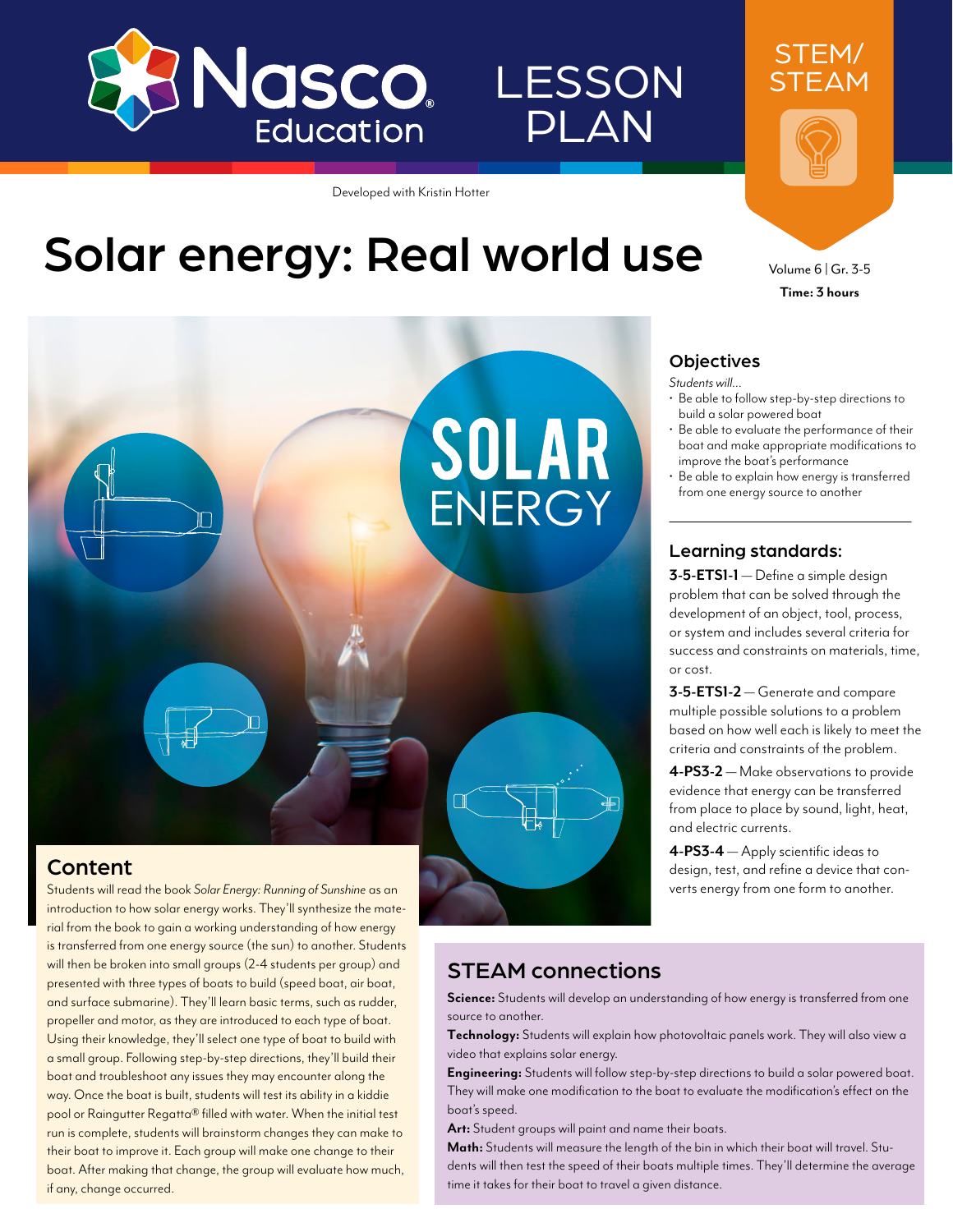# Introduction (20 mins.)

Provide each student with a copy of the double-sided worksheet. Direct their attention to side 1. Tell students the three images on the sheet are three different models of solarpowered bottle boats. Each boat is made from the same type of materials. Show students the contents of a kit and two of the recycled plastic bottles. Each is a model of a common type of boat: air boat, speed boat, and surface submarine. The three boats may look quite different, but they all share three common features: motor, propeller, and rudder. Provide students with a working definition of each feature.

**Motor**: A machine that uses energy to provide a vehicle with power **Propeller:** A revolving device that uses blades to move a boat **Rudder**: An underwater blade near the back of the boat that aids in steering

- $\mathsf O\;$  Circle each part on the speed boat. Then ask students to circle the three parts on the submarine and air boat and what they know about each particular type of boat. (Sample responses: You can take an air boat ride in the Everglades. People can water ski or tube behind a speed boat. A submarine is one of the boats in the game Battleship.)
- $\Omega$  Put students in groups of 3 or 4. Ask them to talk about the similarities and differences between the three types of boats. Bring the group back together and facilitate a discussion about each small group's findings.
- $\mathsf O\;$  Explain to students that each group will build one type of boat. The boats will be solar-powered. Before deciding which type of boat a group wants to build, students will need to learn a bit more about solar power.



# Activity 1 (40 mins.)

Prior to determining which type of boat a group wants to build, students will read sections from *Solar Energy: Running on Sunshine* and watch some videos on solar power.

Students will complete the back of the worksheet during Activity 1. They will use these sections to complete the worksheet:

(*Our Shining Star*; *What is Solar Power?*; *Zip! Zap! Electricity*; *Ups and Downs of Solar Power*). Either provide students with a copy of each section or display a copy to read as a whole group.

- 1. Read through *Our Shining Star* and *What is Solar Power?* As you complete each section ask students to summarize and answer the two questions included on the worksheet.
- 2. Watch the video. It provides a brief description of what solar energy is and how it works.

Video:<https://youtu.be/L5jpCY3BO4k>

1. Either discuss questions as a large group or ask students to complete the questions. Ask students to summarize what they saw in the video.

- 2. Read *Zip! Zap! Electricity* and follow the same procedure.
- 3. Direct students back to the boat models on the front of the worksheet. Remind them that the video and previous section discussed photovoltaic panels. Where are the photovoltaic panels on each boat? Ask students to mark them on the diagrams on worksheet's front side.
	- Why are the panels in those locations?
	- What would happen if the panels were in a different spot, like on the bottom or side of the boat?
	- Take it one step further and ask students about the cell's patterns. (Tell students the pattern is an array. Where else have they heard about arrays?)
- 4. Complete the final section of the worksheet.